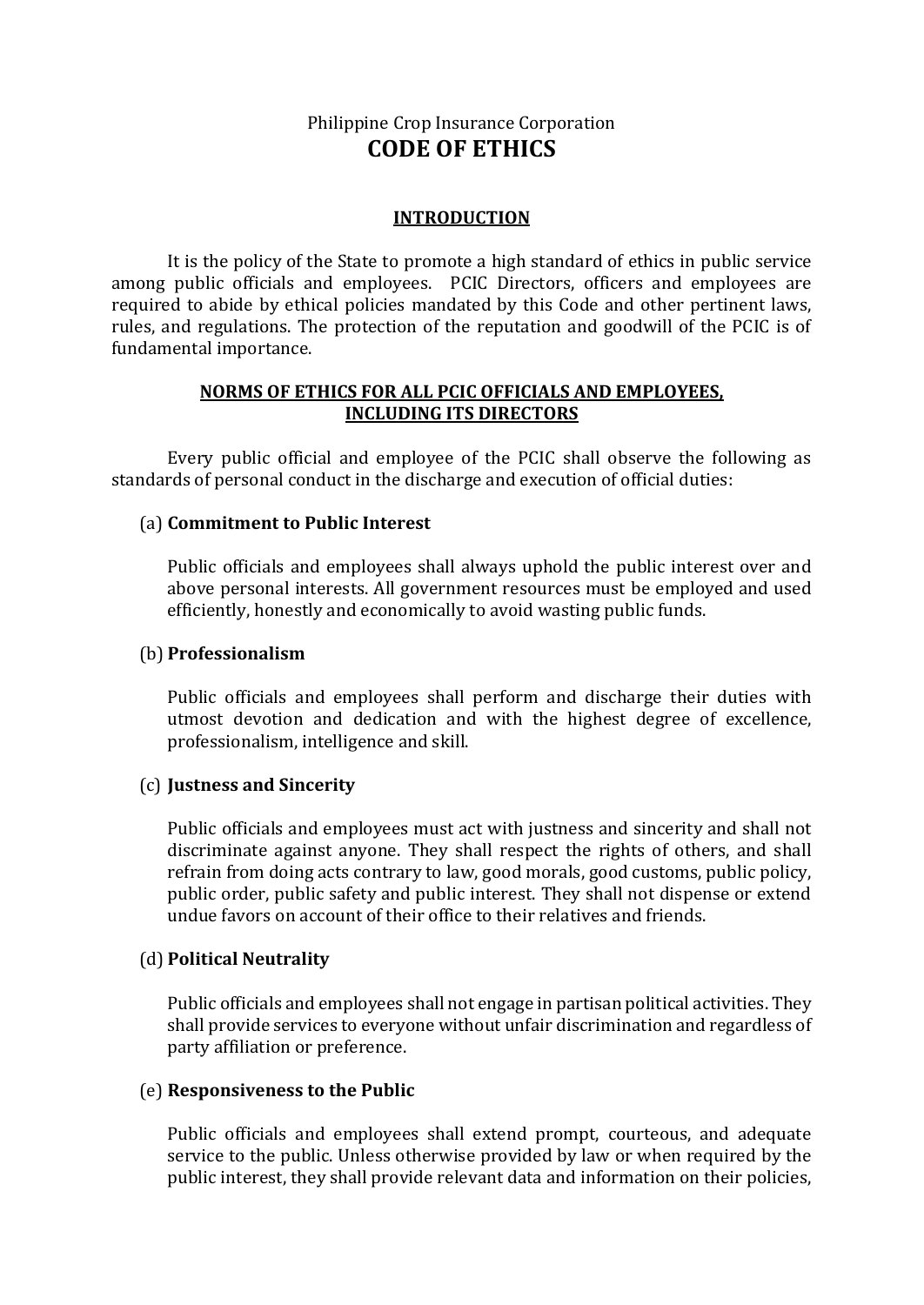procedures and operations, ensure openness of communication with the public, and avoid red tape.

### (f) **Nationalism and Patriotism**

Public officials and employees shall be loyal to the Republic and to the Filipino people, promote the use of locally produced goods, resources and technology, and encourage appreciation and pride of country and people. They shall endeavor to maintain, protect, and defend Philippine sovereignty against foreign intrusion.

### (g) **Commitment to Democracy**

Public officials and employees shall commit themselves to the democratic way of life and values, maintain the principle of public accountability, and manifest by deeds the supremacy of civilian authority over the military. They shall at all times uphold the Constitution and put loyalty to country above loyalty to persons or party.

### (h) **Simple Living**

Public officials and employees and their families shall lead modest lives appropriate to their positions and income. They shall not indulge in extravagant or ostentatious display of wealth in any form.

In the performance of their duties, all officials and employees of the PCIC are under obligation to faithfully observe the following:

# (a) **Act promptly on letters and requests**.

All public officials and employees shall, within fifteen (15) working days from receipt thereof, respond to letters, telegrams or other means of communications sent by the public. The reply must contain the action taken on the request.

### (b) **Submit annual performance reports**

The President of PCIC, in coordination with the department heads shall, within forty-five (45) working days from the end of the year, render a performance report of the Corporation. Such report shall be open and made available to the public within regular office hours.

# (c) **Process documents and papers expeditiously**

All official papers and documents must be processed and completed within a reasonable time from the preparation thereof and must contain, as far as practicable, not more than three (3) signatories therein. In the absence of duly authorized signatories, the official next-in-rank or officer-in-charge shall sign for and in their behalf.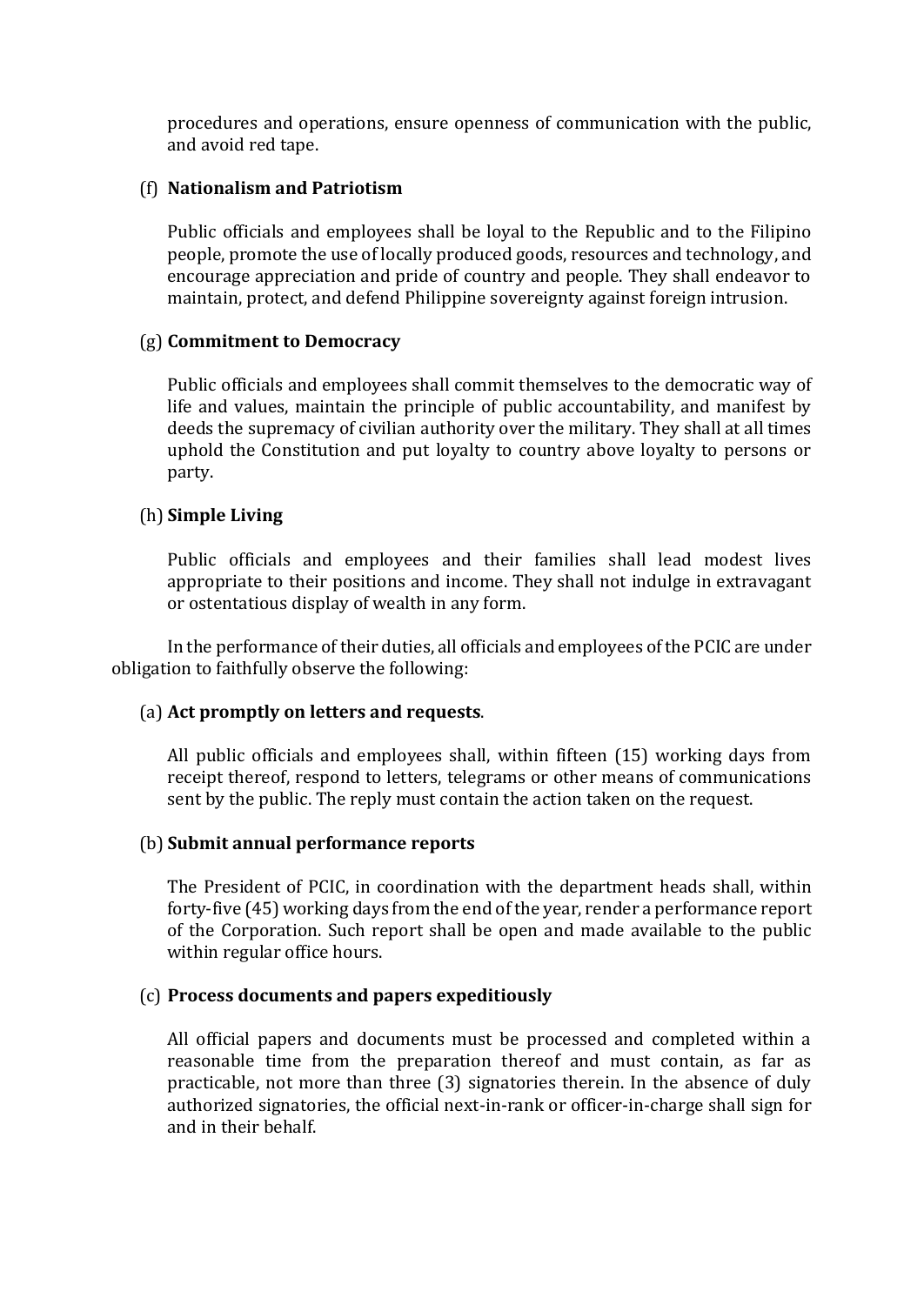### (d) **Act immediately on the public's personal transactions**

All public officials and employees must attend to anyone who wants to avail himself of the services of the PCIC and must, at all times, act promptly and expeditiously on such requests.

### (e) **Make documents accessible to the public**

All public documents must be made accessible to, and readily available for inspection by, the public within reasonable working hours.

### **ADDITIONAL NORMS OF ETHICS SPECIFIC FOR PCIC DIRECTORS AND OFFICERS**

Directors and officers of the PCIC (those occupying Salary Grade 26 position or higher) are considered "Public Officials" and are covered by the provisions of the Code of Conduct and Ethical Standards for Public Officials and Employees (R.A. 6713).

All Directors and officers shall promote a high standard of ethics in public service, be accountable at all times to the people, discharge their duties with utmost responsibility, integrity, competence, and loyalty, act with patriotism and justice, lead modest lives, and uphold public interest over personal interest.

All Directors and officers are fiduciaries of the State. As such, they are considered as trustees of the Corporation, with the legal obligation and duty to always act in the best interest of the PCIC in utmost good faith regarding all dealings with the properties, interests and monies of the Corporation.

# **Respect for and Obedience to the Constitution and the Law**

As public officials, all Directors or officers shall respect and obey the Constitution, faithfully comply with all legal provisions, rules and regulations, and corporate governance standards, applicable to them and to the Corporation, and act within the bounds of the PCIC Charter.

# **Duty of Diligence**

The fiduciary duty of diligence of all Directors and officers includes the obligation to:

- (a) Exercise extraordinary diligence, skill and utmost good faith in the conduct of the business and in dealing with the properties and monies of the PCIC, using the utmost diligence of a very cautious person with due regard to all the circumstances;
- (b) Apply sound business principles to ensure the financial soundness of the Corporation; and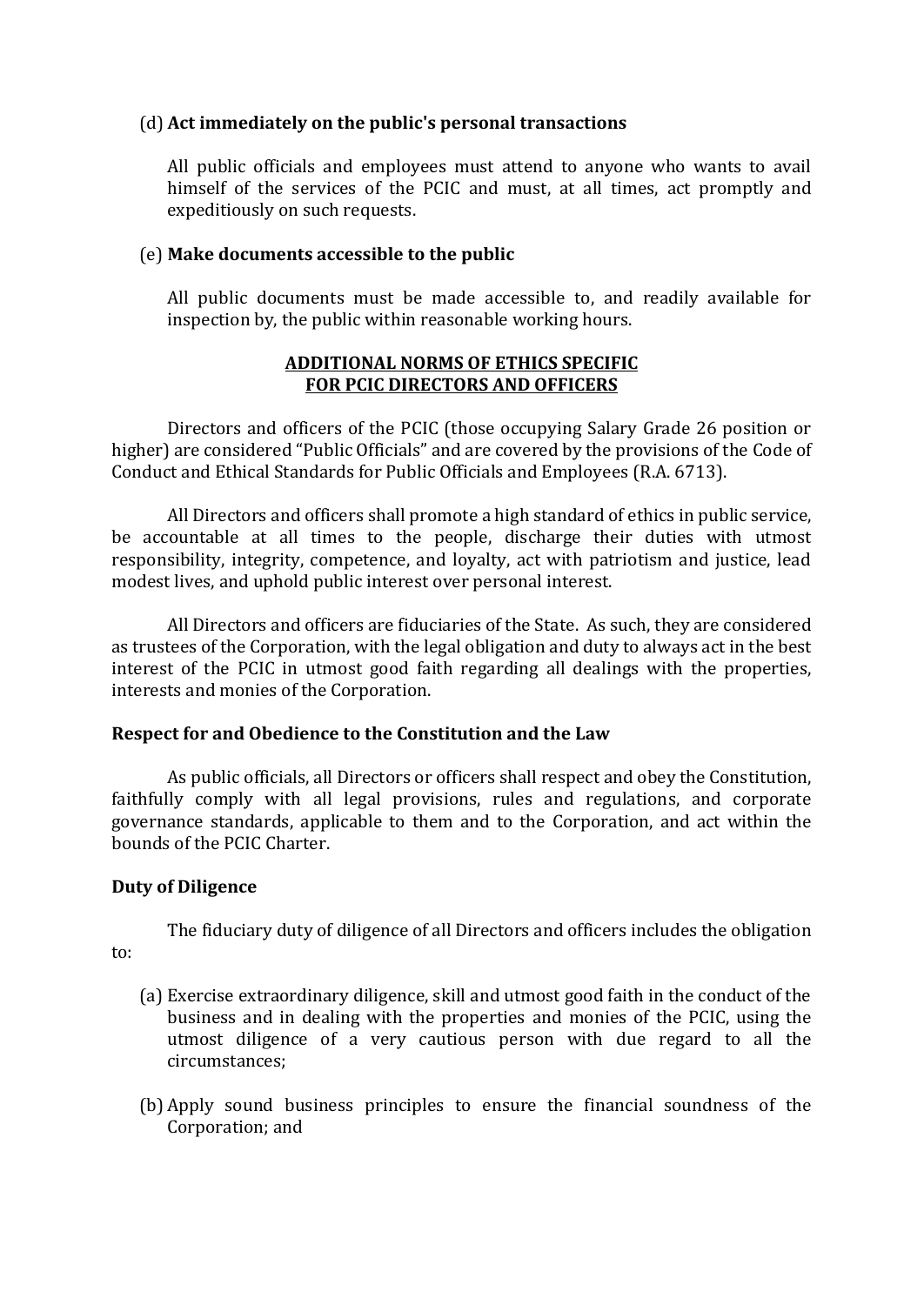(c) Elect and/or employ only officers who are fit and proper to hold such office with due regard to their qualifications, competence, experience and integrity.

### **Knowledge of the PCIC's Operations as Regulatory Environment**

Every Director or officer, by the act of accepting such position in the PCIC, affirms and agrees:

- (a) To have a working knowledge of the statutory and regulatory requirements affecting the PCIC, including the contents of the PCIC Charter, the requirements of the GCG, and where applicable, the requirements of other Supervising Agencies; and
- (b) To always keep himself informed of industry developments and business trends in order to safeguard the PCIC's interests and preserve its competitiveness.

### **Against Taking Advantage of Corporate Opportunities**

Where a Director or an officer, by reason of his being a member of the Board or an Officer the PCIC, acquires or receives for himself the following:

- (a) A benefit or profit of whatever kind or nature, including but not limited to, the acquisition of shares in corporations where the PCIC has an interest;
- (b) The use of the properties of the PCIC for his own benefit;
- (c) The receipt of commission on a contract with the PCIC or its assets; or
- (d) The taking advantage of corporate opportunities of the PCIC, all such profits or benefits shall be subject to restitution pursuant to Section 24 of R.A. 10149, without prejudice to any administrative, civil or criminal action against the Director or officer concerned. The remedy of restitution shall apply notwithstanding the fact that such Director or Officer risked his own funds in the venture.

### **PROHIBITED ACTS AND TRANSACTIONS**

In addition to acts and omissions of public officials and employees prescribed in the Constitution and existing laws, the following shall constitute prohibited acts and transactions of any public official and employee of the PCIC and are hereby declared to be unlawful:

### (a) **Financial and Material Interest**

Public officials and employees shall not, directly or indirectly, have any financial or material interest in any transaction requiring the approval of their office.

### (b) **Outside Employment and Other Activities**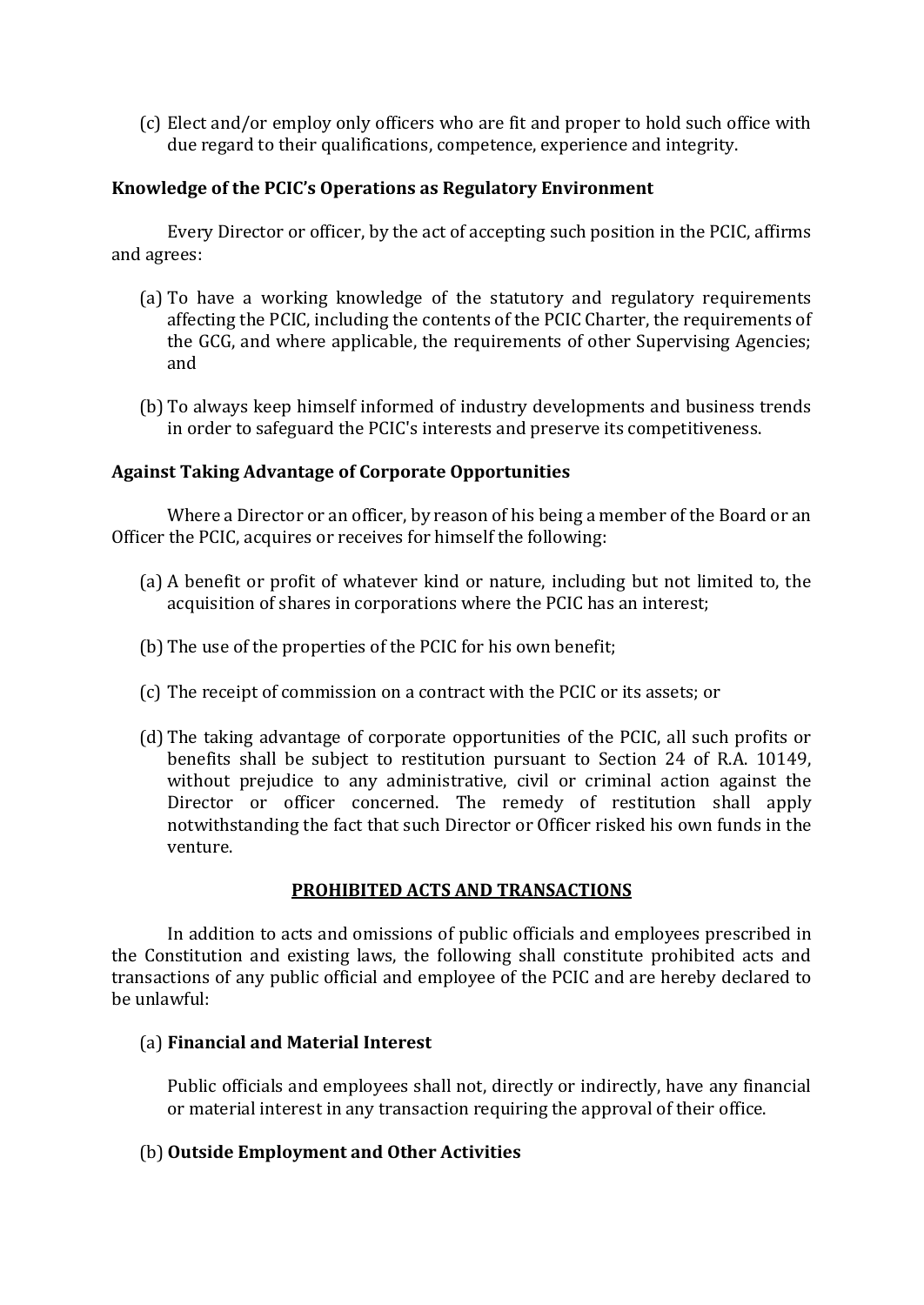Public officials and employees during their incumbency shall not:

- (1) Own, control, manage or accept employment as officer, employee, consultant, counsel, broker, agent, trustee or nominee in any private enterprise regulated, supervised or licensed by their office unless expressly allowed by law;
- (2) Engage in the private practice of their professions unless authorized by the Constitution or law; Provided that such practice will not conflict or tend to conflict with their official functions; or
- (3) Recommend any person to any position in a private enterprise which has a regular or pending official transaction with the PCIC.

The above prohibitions (a) and (b) shall continue to apply for a period of one (1) year after resignation, retirement, or separation from public office, except in the case of Subparagraph (b) (2) above, but the professional concerned cannot practice his profession in connection with any matter before his former office, in which case the oneyear prohibition shall likewise apply.

# (c) **Disclosure and/or Misuse of Confidential Information**

Public officials and employees shall not use or divulge, confidential or classified information officially known to them by reason of their office and not made available to the public.

# **SOLICITATION OR ACCEPTANCE OF GIFTS**

Public officials and employees shall not solicit or accept, directly or indirectly, any gift, gratuity, favor, entertainment, loan or anything of monetary value from any person in the course of their official duties or in connection with any operation being regulated by, or any transaction which may be affected by the functions of their office.

As to gifts or grants from foreign governments, the following guidelines shall be observed:

- (a) The acceptance and retention by a public official or employee of a gift of nominal value tendered and received as a souvenir or mark of courtesy;
- (b) The acceptance by a public official or employee of a gift in the nature of a scholarship or fellowship grant or medical treatment; or
- (c) The acceptance by a public official or employee of travel grants or expenses for travel taking place entirely outside the Philippine (such as allowances, transportation, food, and lodging) of more than nominal value if such acceptance is appropriate or consistent with the interests of the Philippines, and permitted by the President of PCIC.

All public officials and employees of the PCIC shall not solicit, demand, or accept, directly or indirectly, any gift from any person, group, association, or juridical entity,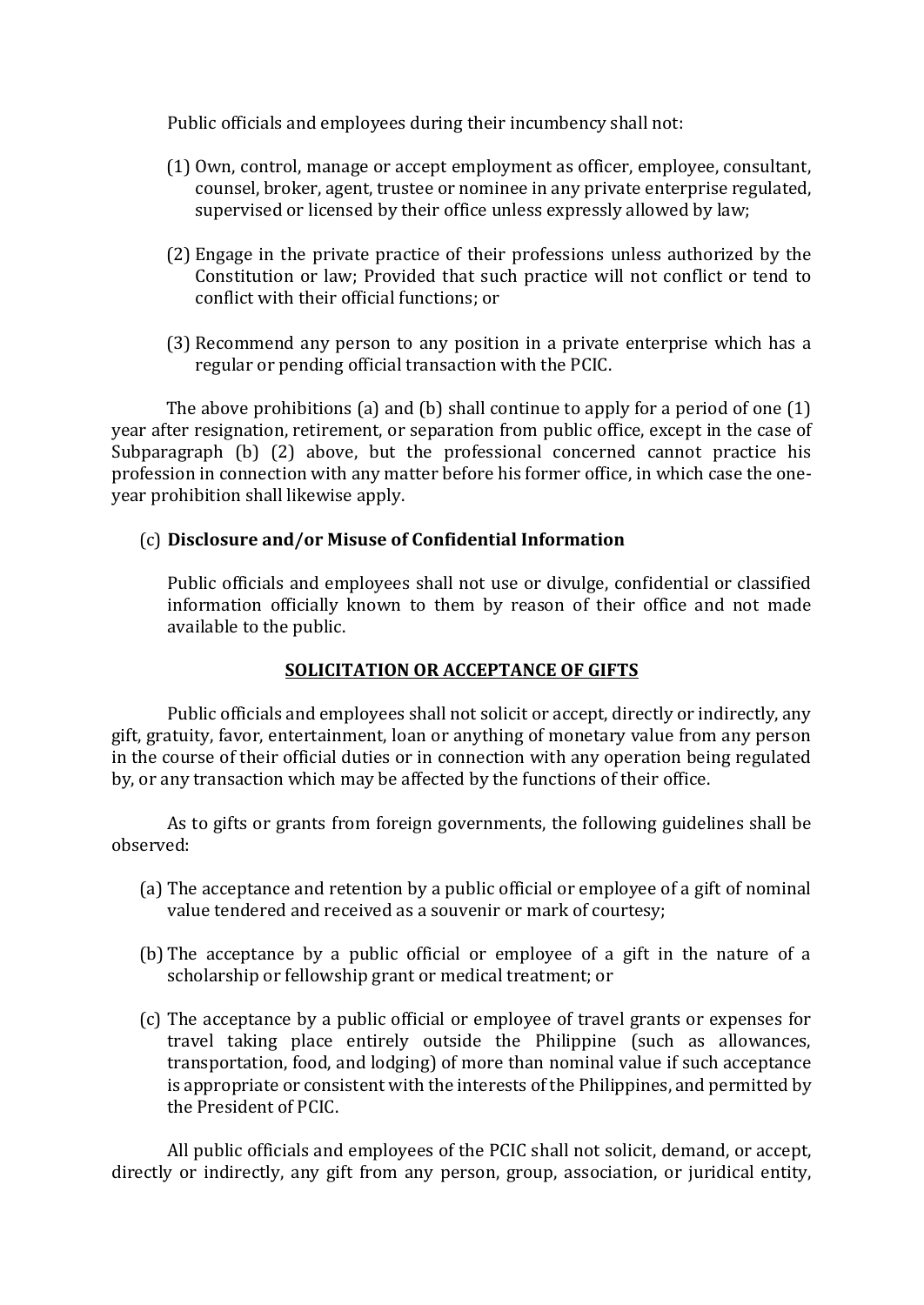whether from the public or private sector, at any time, inside or outside the work premises, where such gift is either**:**

- (a) Given in the course of their official duties or in connection with any transaction which may be affected by the functions of their office;
- (b) Illegal or in violation of applicable laws, rules and regulations;
- (c) Part of an attempt or agreement to perform or not to perform, in return thereof;
- (d) Intended to influence the action or inaction of directors or employees;
- (e) In exchange for giving unwarranted benefits, advantage or right to any person; and/or
- (f) Used to create the appearance of a conflict of interest.

As an exception, unsolicited gifts or presents of small or insignificant value offered or given as a mere ordinary token of gratitude or friendship according to local customs or usage, shall be excepted from this Code of Ethics.

### **Requirement to lnform**

All PCIC Directors, officers and employees are required to formally inform any individual or organization with any actual or potential business with the PCIC of the "No Gift Policy."

### **Duty of Director, Officers or Employee if Gift is Offered or Given**

If any prohibited gift is offered or given to any Director, officer or employee, they shall politely decline the acceptance of such gift and courteously inform the offer or giver about the PCIC "No Gift Policy".

### **Duty of Director, Officer or Employee if Gift is Inevitably Received**

In the event that, despite diligent efforts to refuse acceptance, any gift is inevitably received because it was sent through modes other than personal delivery or the offeror insisted acceptance, the recipient of such gift shall, within twenty-four (24) hours from receipt, report the acceptance thereof, and turn-over the gift to the Administrative and Finance Division (AFD) or Property Management and General Services Division (PMGSD), as the case may be, for proper documentation and handling of the gift.

### **STATEMENTS AND DISCLOSURE**

Public officials and employees have an obligation to accomplish and submit declarations under oath of their respective assets, liabilities, net worth and financial and business interests including those of their spouses and unmarried children under eighteen (18) years of age living in their households.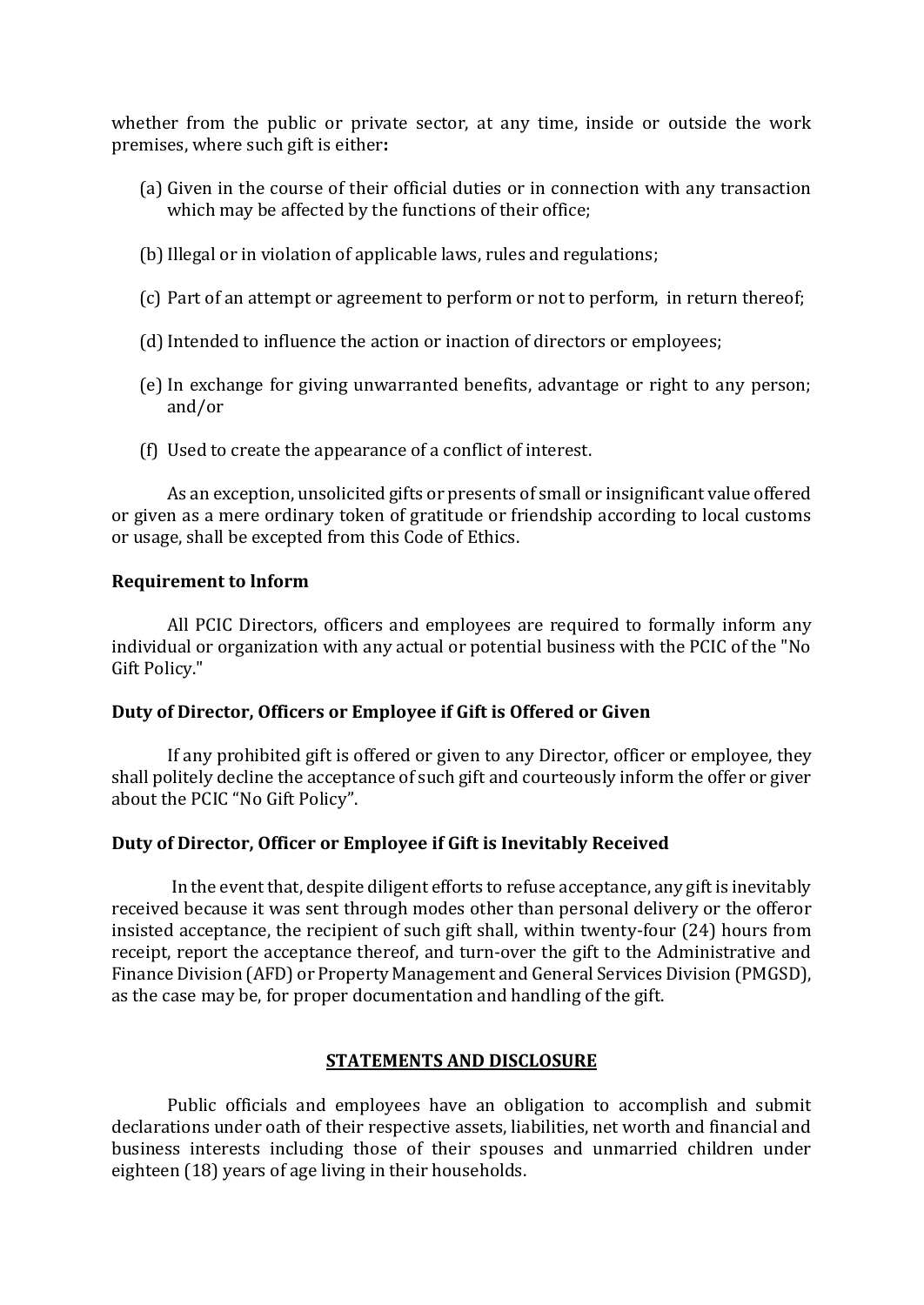All public officials and employees, except those who serve in an honorary capacity, laborers and casual or temporary workers, shall file under oath their Statement of Assets, Liabilities and Net Worth and a Disclosure of Business Interests and Financial Connections and those of their spouses and unmarried children under eighteen (18) years of age living in their households.

The documents must be filed:

(1) within thirty (30) days after assumption of office;

(2) on or before April 30, of every year thereafter; and

(3) within thirty (30) days after separation from the service.

It shall be the duty of every public official or employee to identify and disclose, to the best of his knowledge and information, his relatives in the Government in the form, manner and frequency prescribed by the Civil Service Commission.

The Statement of Assets, Liabilities, and Net Worth shall contain a true detailed and sworn statement of assets and liabilities, including a statement of the amounts and sources of his income, the amounts of his personal and family expenses and the amount of income taxes paid for the immediately preceding calendar year; Provided that public officers assuming office less than two months before the end of the calendar year, may file their statements in the following month of January.

### **DIVESTMENT**

A public official or employee shall avoid conflicts of interest at all times. When a conflict of interest arises, he shall resign from his position in any private business enterprise within thirty (30) days from his assumption of office and/or divest himself of his shareholdings or interest in such private business enterprise within sixty (60) days from such assumption.

The same rule shall apply where the public official or employee is a partner in a partnership.

### **CONFLICT OF INTEREST**

All PCIC Directors, officers and employees shall not use his position to profit or gain some benefit or advantage to the detriment of the PCIC as such acts constitute conflict of interest. They shall at all times avoid any actual or potential conflict of interest with the Corporation. Each shall also avoid any conduct, or situation, which could reasonably be construed as creating an appearance of a conflict of interest.

Any question about a Director's, officer's or employee's actual or potential conflict of interest with the Corporation shall be brought promptly to the attention of the Chairman of the Board, who will review the question and determine an appropriate course of action.